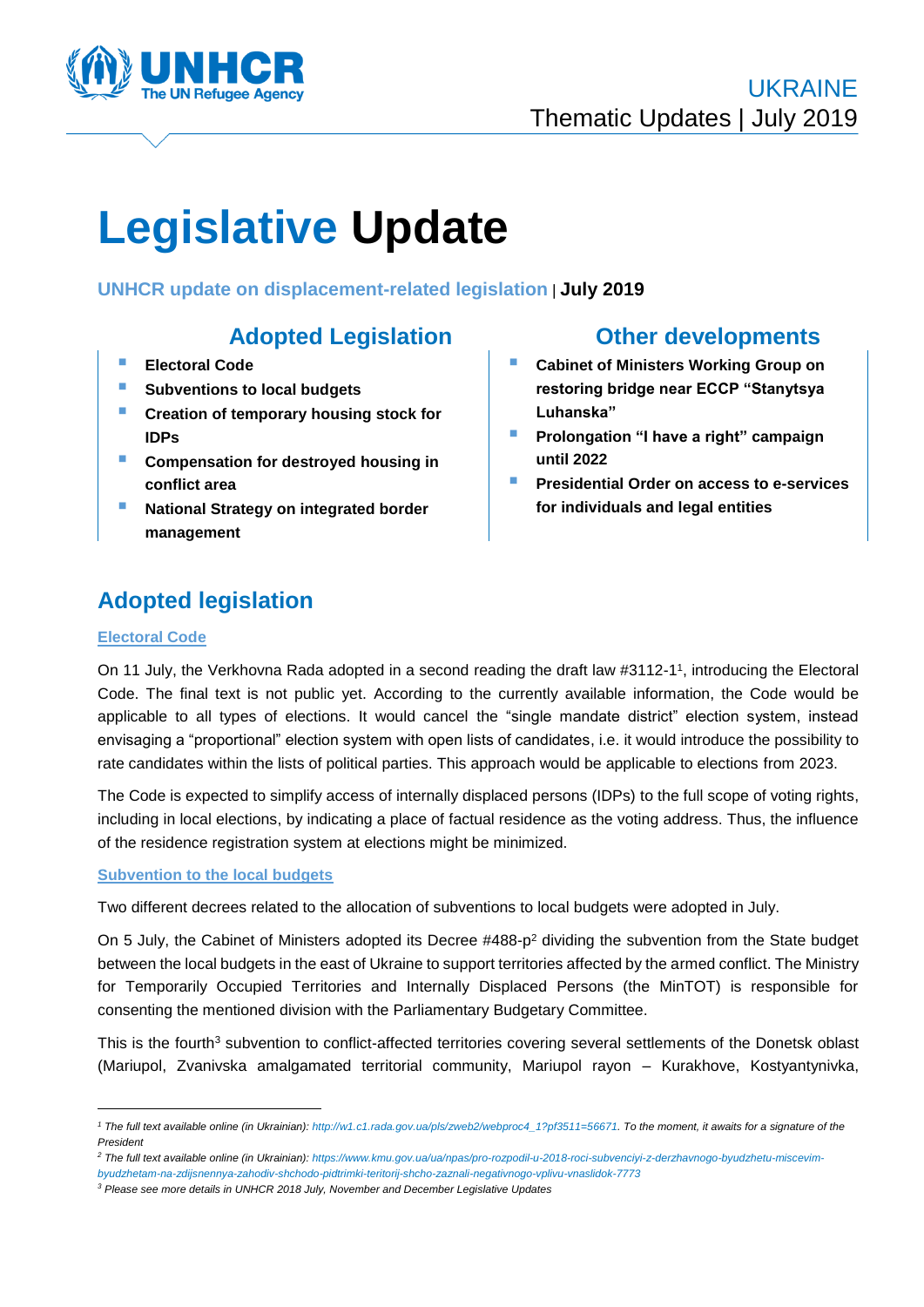

Sloviansk), the Luhansk oblast (Sievierodonetsk), the Zaporizhzhia oblast (Prymorska amalgamated territorial community, Berdiansk) and the Kharkiv oblast (Pervomaysk rayon – Efremivka). The total allocated sum is 18 839 999 UAH.

On 6 July<sup>4</sup>, the Cabinet of Ministers adopted its Resolution #583 specifying the amount of subventions to local budgets from the state budget under the Emergency Credit Program to Restoration of Ukraine (the Program)<sup>5</sup>. It marks the next step in reallocating the balance of the first tranche received under the Program among the Donetsk, Luhansk, Dnipropetrovsk, Kharkiv, Zaporizhzhia, Odesa, Poltava, Kyiv and Kherson oblasts. The provided financial support is mostly aimed at contributing to durable housing solutions for IDPs and the restoration of infrastructural objects affected by hostilities in eastern Ukraine.

The subventions may be used for the overall development of the mentioned settlements and localities, thus improving the quality of life and access to different services for host and displaced populations.

#### **Creation of temporary housing stock for IDPs**

On 10 July, the Cabinet of Ministers promulgated its Resolution #582 of 26 June 2019<sup>6</sup>, creating the grounds for the establishment and use of temporary housing stock for IDPs. The Resolution specifies how to apply for and to receive temporary housing in hosting settlements. Special commissions established and functioning within local authorities would decide on the inclusion of an applicant to a waiting list of beneficiaries of temporary housing solutions. The prioritization of applicants shall be done based on a scoring system linked to vulnerability criteria (such as disabilities, number of children in the family or participation in the ATO).

This legal development introduces one of the possible solutions to addressing housing needs of IDPs and contains provisions for implementation at the local level. However, the Resolution lacks clarity on certain important provisions. For example, it is not clear whether "temporary housing stock for IDPs" is a separate category or is a part of the general "temporary housing stock". Since temporary housing stocks are very limited throughout Ukraine, there might be no available temporary apartments/rooms for IDPs in case the "temporary housing stock for IDPs" is a subcategory of the "temporary housing stock". Additionally, only IDPs from among Ukrainian citizens may be eligible for temporary housing as per the Resolution. This provision contradicts the definition of an internally displaced person provided for in Article 1(1) of the Law on IDPs and in the UN Guiding Principles on Internal Displacement. Therefore, this positive development would require some polishing and possible amendments after it has been piloted.

#### **Compensation for destroyed housing in conflict area**

On 10 July, the Cabinet of Ministers adopted Resolution #623<sup>7</sup> , introducing amendments to its Resolution #947 of 18 December 2013<sup>8</sup>. The latter regulates provision of financial assistance to individuals affected by emergencies, who continued residing at their place of residence. The amendments define a procedure for paying (1) a single time financial assistance for housing damaged by emergency/elimination of its consequences or (2) a financial compensation for housing destroyed by a military emergency caused by the armed aggression of the

1

*<sup>4</sup> The full text available online (in Ukrainian): [https://www.kmu.gov.ua/ua/npas/pro-vnesennya-zmin-do-postanovi-kabinetu-ministriv-ukrayini-vid-25-listopada-](https://www.kmu.gov.ua/ua/npas/pro-vnesennya-zmin-do-postanovi-kabinetu-ministriv-ukrayini-vid-25-listopada-2015-r-1068-s-583-050719)[2015-r-1068-s-583-050719](https://www.kmu.gov.ua/ua/npas/pro-vnesennya-zmin-do-postanovi-kabinetu-ministriv-ukrayini-vid-25-listopada-2015-r-1068-s-583-050719)*

*<sup>5</sup> Please see more details in 2019 May Legislative Update* 

*<sup>6</sup> The full text available online (in Ukrainian): <https://www.kmu.gov.ua/ua/npas/pro-zatverdzhennya-poryadku-formuvannya-fondiv-zhitla-dlya-t260619>*

*<sup>7</sup> The full text available online (in Ukrainian)[: https://www.kmu.gov.ua/ua/npas/pro-vnesennya-zmin-do-postanovi-kabinetu-ministriv-ukrayini-vid-](https://www.kmu.gov.ua/ua/npas/pro-vnesennya-zmin-do-postanovi-kabinetu-ministriv-ukrayini-vid-t100719?fbclid=IwAR0j36D8OSdPoBh0ChgQaRMQGIH3hj2wLkfSP17JG0O1okRNaGgUc3OxDGw)*

*[t100719?fbclid=IwAR0j36D8OSdPoBh0ChgQaRMQGIH3hj2wLkfSP17JG0O1okRNaGgUc3OxDGw](https://www.kmu.gov.ua/ua/npas/pro-vnesennya-zmin-do-postanovi-kabinetu-ministriv-ukrayini-vid-t100719?fbclid=IwAR0j36D8OSdPoBh0ChgQaRMQGIH3hj2wLkfSP17JG0O1okRNaGgUc3OxDGw)*

*<sup>8</sup> The full text available online (in Ukrainian): <https://zakon.rada.gov.ua/laws/show/947-2013-%D0%BF>*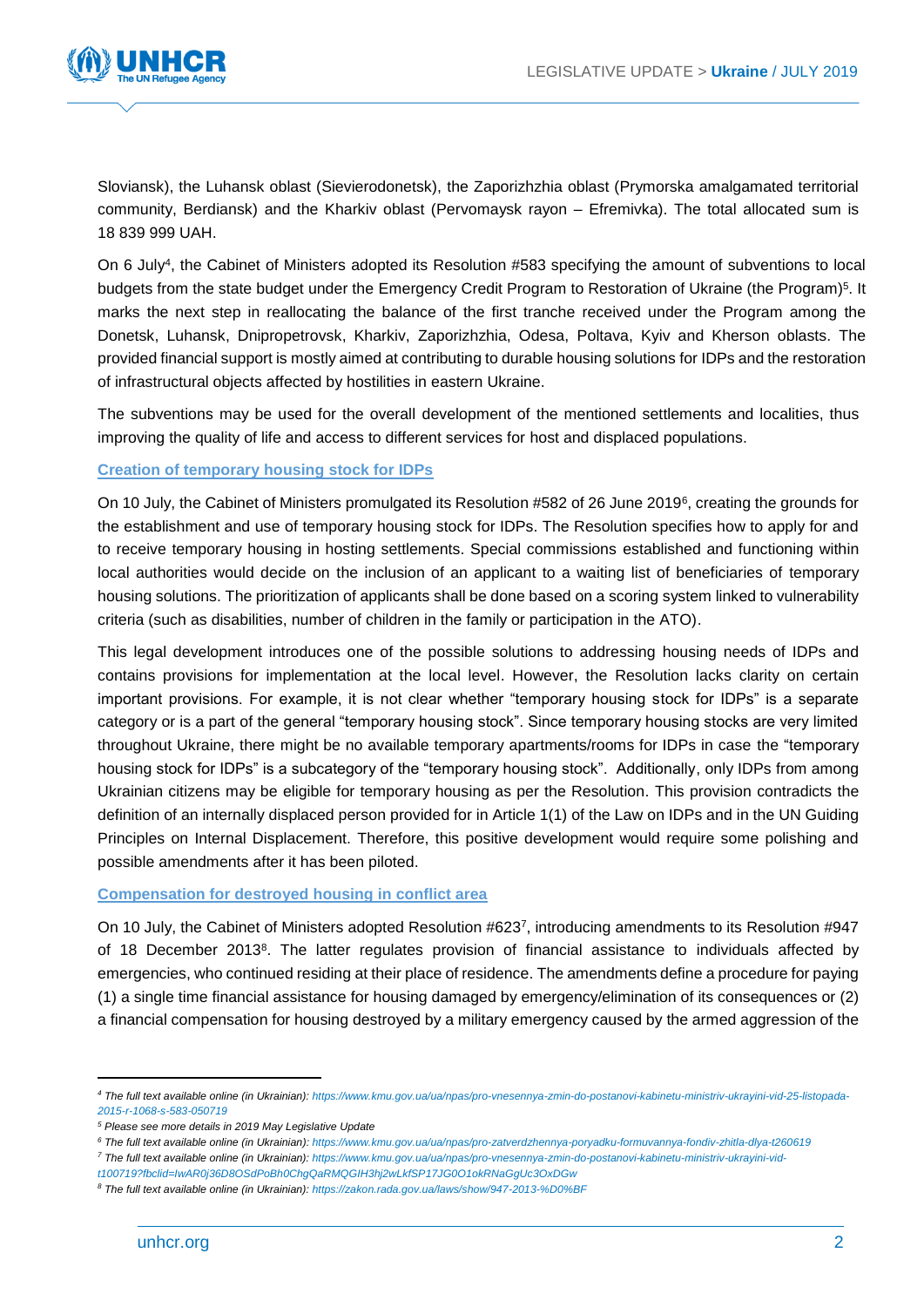

Russian Federation. In this update we provide information on the compensation related procedure only, since it concerns conflict-affected population in the current setting.

The financial compensation shall not exceed 300,000 UAH. The decision on payment is taken by specially established commissions<sup>9</sup> in the self-government bodies or the military-civil administrations. To receive compensation, a person should apply to the said commission. Documents to be attached to the application include a certificate on the status of a person affected by an emergency (military), <sup>10</sup> a copy of the passport or other ID document and an ID tax code, as well as property documentation and an inspection act<sup>11</sup>. After the commission considers applications, positive decisions are submitted to a respective oblast state administration, which transmits a request for funding to cover compensation payments to the MinTOT. It is expected that a special budgetary programme will be introduced to cover compensation related payments.

This is an important step in ensuring that conflict-affected population receives compensation for destroyed housing. Several crucial elements to note are:

- The Resolution would be applicable only to individuals whose destroyed housing is located at the government-controlled territory, and
- Only if such individuals remained residing at the same settlement, and
- If the housing has been fully destroyed, and
- If a person has not received other types of assistance for the restoration of housing (e.g. by humanitarian organizations).

Receiving compensation under this Resolution implies impossibility to receive other forms of financial assistance/compensation in future.

The Resolution will become fully applicable after the MinTOT elaborates and adopts a form of the inspection act of the destroyed property and a typical "terms of reference" for the establishment of commissions for the assessment of compensation related applications.

#### **Strategy on integrated border management**

On 24 July, the Cabinet of Ministers adopted the National Strategy on integrated border management till 2025. At the time of the preparation of this update, the final text was not yet available. According to the official pressrelease<sup>12</sup>, the adopted Strategy reflects best international practices, as well as modern approaches to integrated border management. The National Security and Defense Council (NSDC) is in charge of coordination and implementation of the public policy in the field of integrated border management, as well as responsible for urgent measures to neutralize threats to national security in the field of migration policy<sup>13</sup>.

Available information on the Strategy's content with regard to access to asylum and stay of irregular stateless persons highlights the following aspects:

 Introducing restrictions and a clearer definition of the grounds for acquiring citizenship of Ukraine, strengthening the responsibility for violations in this area;

-

*<sup>9</sup> The Ministry of TOT is expected to elaborate a basic framework for the establishment of such commissions.*

*<sup>10</sup> Local self-government bodies/military-civil administrations issue these certificates.*

*<sup>11</sup> Local self-government body/military-civil administration issue these acts which shall confirm the destruction of housing. However, the form of the inspection act has not been approved yet. This action is expected from the Ministry of TOT.*

*<sup>12</sup> The full text available online (in Ukrainian):<https://www.kmu.gov.ua/ua/news/uryad-shvaliv-strategiyu-integrovanogo-upravlinnya-kordonami>*

*<sup>13</sup> The full text available online (in Ukrainian): <http://www.president.gov.ua/documents/722018-23814>*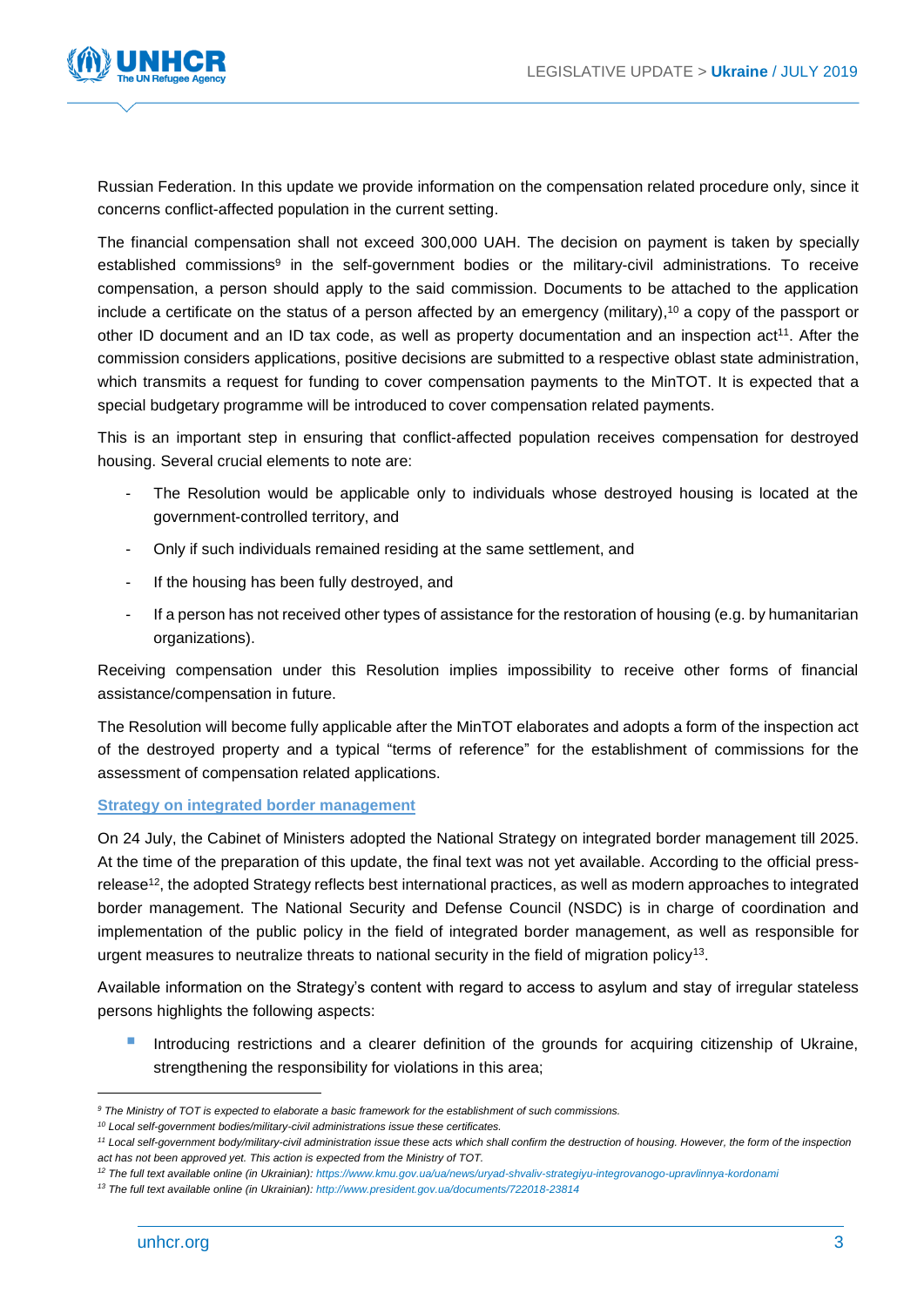

- Elaboration of a mechanism for early verification of the grounds for entry of foreigners and stateless persons who originate from countries with high migratory risk<sup>14</sup> through the use of e-notification about their intention to visit Ukraine. This may complicate access to the territory and to asylum procedures for asylum-seekers.
- Introducing amendments to the Code of Administrative Offenses to strengthen the liability for violations of the rules of employment, admission to educational institutions, housing, registration of foreigners and stateless persons, assistance in the provision of other services, as well as for the violation by foreigners and stateless persons of the Rules of Stay in Ukraine.
- Improvement of the mechanism for the implementation of the public policy on the integrated border management, including measures on ensuring proper functioning of the four-level control system over entry to and stay in Ukraine of foreigners and stateless persons, introduction of relevant procedures and the mechanism of mutual access to the information systems of authorized state bodies.

# **Other developments**

#### **Cabinet of Ministers Working Group on restoring the bridge near ECCP "Stanytsya Luhanska"**

In July, the Cabinet of Ministers established the Working Group on restoring the bridge near the entry-exit checkpoint (ECCP) "Stanytsya Luhanska"**<sup>15</sup>**. The Group includes representatives of the Ministry of Infrastructure, Ukravtodor, the Ministry of Defence, the MinTOT, the Ministry for Regional Development, the State Border Guard Service, the Luhansk military-civil administration and several projects and some expert organizations (not specified).

The main tasks of this Working Group include the rapid elaboration of the terms of reference for restoring the bridge (including bill of quantities, scales, financial sources and working modalities). Their performance will be assessed against the proper EECP functioning.

### **Prolongation of "I have a right" campaign until 2022**

On 17 July, the Cabinet of Ministers adopted its Decree #552<sup>16</sup>, prolonging the awareness raising campaign "I have a right" until 2022. The campaign is led by the Ministry of Justice. The adopted initiative would contribute to raising awareness about human rights and mechanisms for their protection, including the right to free legal assistance. Launched in 2017, this wide-scale campaign covers such important topics for IDPs and conflictaffected population as "I have a right to vote", "Paralegal for each community", "Human rights protection in Crimea", "Stop bullying" and "Stop domestic violence". Further raising awareness campaigns contributing to human rights protection of IDPs and conflict-affected population may be expected.

#### **Presidential Order on access to e-services for individuals and legal entities**

On 29 July, the President signed its Order #558/2019<sup>17</sup>, obliging the Cabinet of Ministers to ensure access to public e-services. The Order aims at establishing a unified e-platform that would accumulate all types of

1

*<sup>14</sup> The full list available online[: http://usa.mfa.gov.ua/en/page/open/id/5206](http://usa.mfa.gov.ua/en/page/open/id/5206)*

*<sup>15</sup> The full text available online (in Ukrainian): [https://www.kmu.gov.ua/ua/news/stvoreno-robochu-grupu-z-vidnovlennya-mostu-u-rajoni-kpvv-stanicya-luganska](https://www.kmu.gov.ua/ua/news/stvoreno-robochu-grupu-z-vidnovlennya-mostu-u-rajoni-kpvv-stanicya-luganska-gennadij-zubko?fbclid=IwAR3OJiSeDCtYADoesyfG7TbZY7prSV4mHc6ZIbODYq9serkDtS-NxWQQkXk)[gennadij-zubko?fbclid=IwAR3OJiSeDCtYADoesyfG7TbZY7prSV4mHc6ZIbODYq9serkDtS-NxWQQkXk](https://www.kmu.gov.ua/ua/news/stvoreno-robochu-grupu-z-vidnovlennya-mostu-u-rajoni-kpvv-stanicya-luganska-gennadij-zubko?fbclid=IwAR3OJiSeDCtYADoesyfG7TbZY7prSV4mHc6ZIbODYq9serkDtS-NxWQQkXk)*

*<sup>16</sup> The full text available online (in Ukrainian): [https://www.kmu.gov.ua/ua/npas/pro-realizaciyu-pravoprosvitnickogo-proektu-ya-mayu-pravo-u-20202022-rokah](https://www.kmu.gov.ua/ua/npas/pro-realizaciyu-pravoprosvitnickogo-proektu-ya-mayu-pravo-u-20202022-rokah-s-552-170719)[s-552-170719](https://www.kmu.gov.ua/ua/npas/pro-realizaciyu-pravoprosvitnickogo-proektu-ya-mayu-pravo-u-20202022-rokah-s-552-170719)*

*<sup>17</sup> The full text available online (in Ukrainian): [https://www.president.gov.ua/documents/5582019-28853?fbclid=IwAR1n0qeVHn-](https://www.president.gov.ua/documents/5582019-28853?fbclid=IwAR1n0qeVHn-AVwk0yAN79uYlbPAzLn9TY6KiP5HXIbk1P6wA_V62iLsfa_g)*

*[AVwk0yAN79uYlbPAzLn9TY6KiP5HXIbk1P6wA\\_V62iLsfa\\_g](https://www.president.gov.ua/documents/5582019-28853?fbclid=IwAR1n0qeVHn-AVwk0yAN79uYlbPAzLn9TY6KiP5HXIbk1P6wA_V62iLsfa_g)*